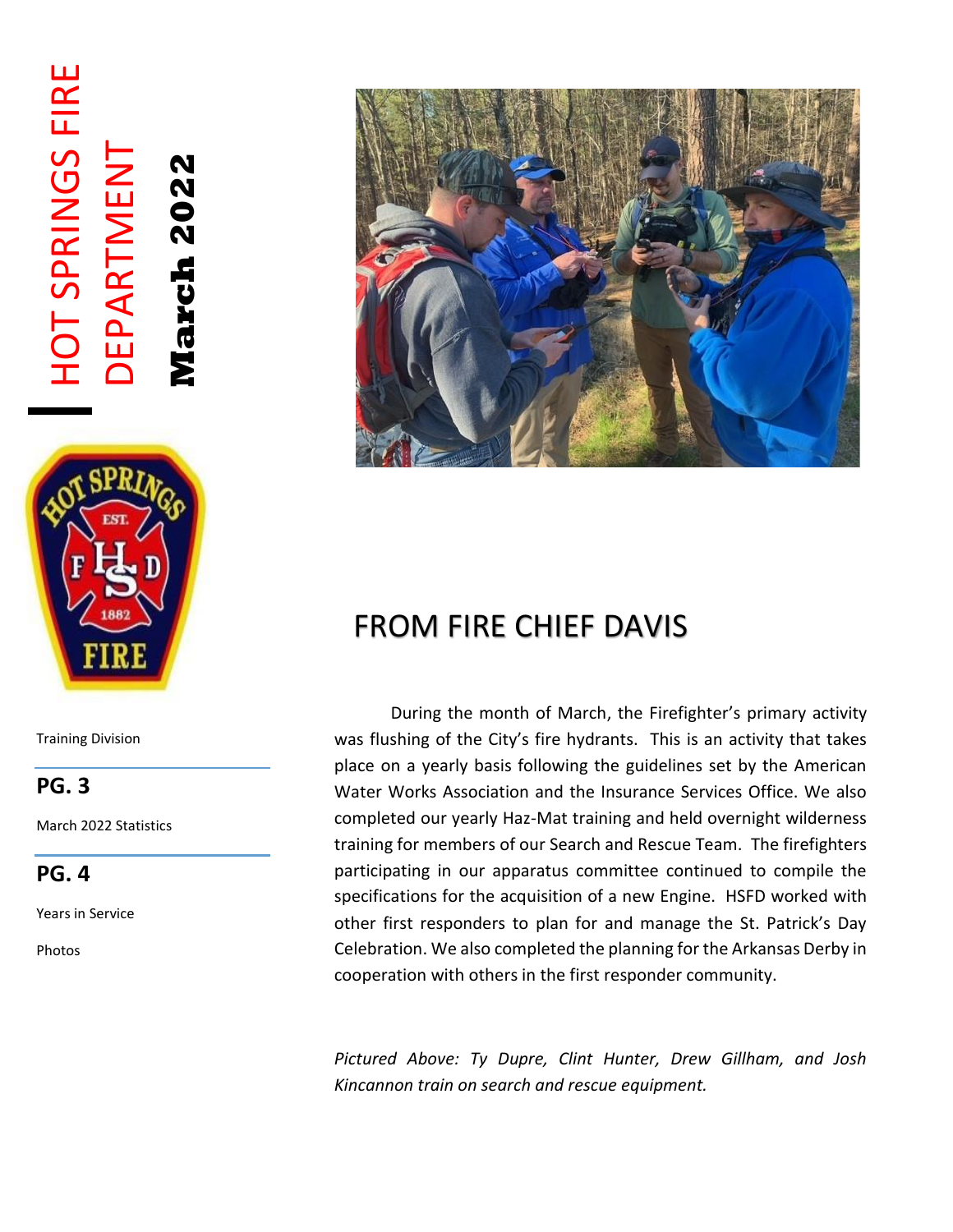

### **FIRE PREVENTION BUREAU**

#### FIRE MARSHAL, TOM BRAUGHON

The Fire Prevention Bureau conducted 825 inspections for February including 20 Certificate of Occupancies: Brooke's Detail Shop, Hot Springs Hand Therapy, Sam's Southern Eatery, Stella Mae's, Pizza Hut #1210, Passport Center, St. Vincent Heart Center, Casino Pawn, Papa John's, W&H Spa Inc., Pearl Spa, Shop Girls LLC, Elliott Electric, The Paw Pad Dog Grooming Salon, and C and D Crafts and Treasures.

 The Fire Prevention Bureau has started sending companies out to complete pre-fire planning. They have also begun Hydrant maintenance.

*Pictured above: The Search and Rescue Team Camps out for Training*

*Pictured below: Firefighter Drew Gillham executes emergency evacuation tactics at the training grounds.* 



### **TRAINING DIVISION**

TRAINING OFFICER, TY FARRIS

- HSFD had their three newest Firefighter Recruits graduate from the Arkansas Fire Training Academy. Recruits Justin Speer, Braxton Koller and Austin Miller completed their Firefighter Standards training on March 4 and are now assigned to a shift and will continue their Recruit training process.
- Monthly training focused on Firefighter Survival Skills. Personnel did practical exercises in exiting a window down a ladder, which is called a ladder bailout drill. This drill teaches Firefighters how to safely descend a ladder from a window in an emergency situation. Firefighters also worked on rescuing a downed Firefighter in a belowgrade environment by using our fire hoses to lift a victim. Incidents that might require this type of rescue include a collapsed floor or an incident with a basement.
- An Awareness class for new Search and Rescue (SAR) Team members was presented by current members of SAR. Topics included rope training, map reading, the use of a compass, search patterns and member safety. Classroom instruction was held on one day and then SAR members participated in overnight training at the Northwoods. During the overnight training, members conducted various searches for different objects using skills they learned in the classroom.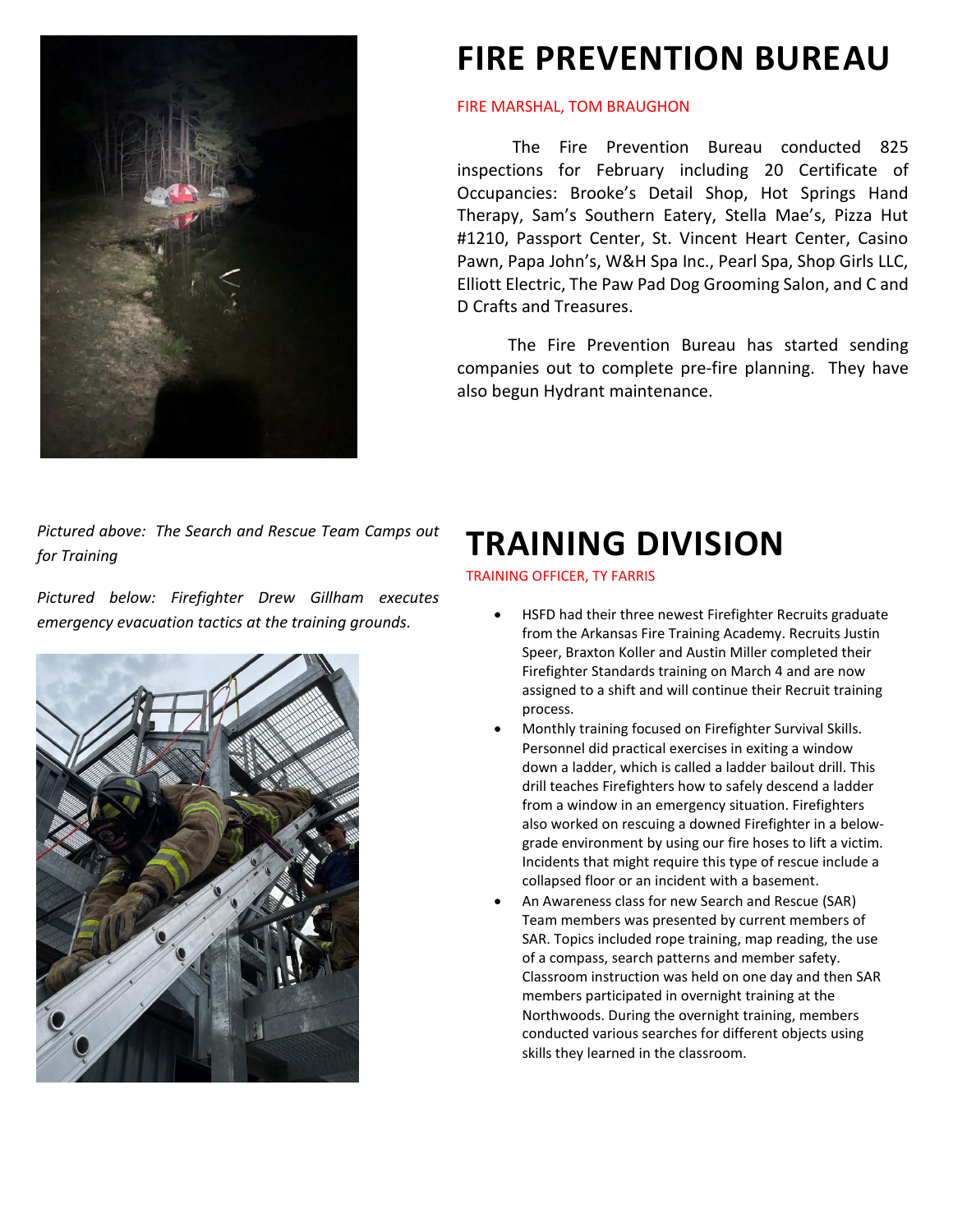

## **MARCH 2022**

#### STRUCTURE FIRES

Structure fire loss through March 2022: \$228,800.

Total Property Saved through March 2022: \$13,185,690.

Average response time to structure fires in March 2022: 4:51

### **MONTHLY INCIDENT COUNTS 2022 MAR SITUATION FOUND**